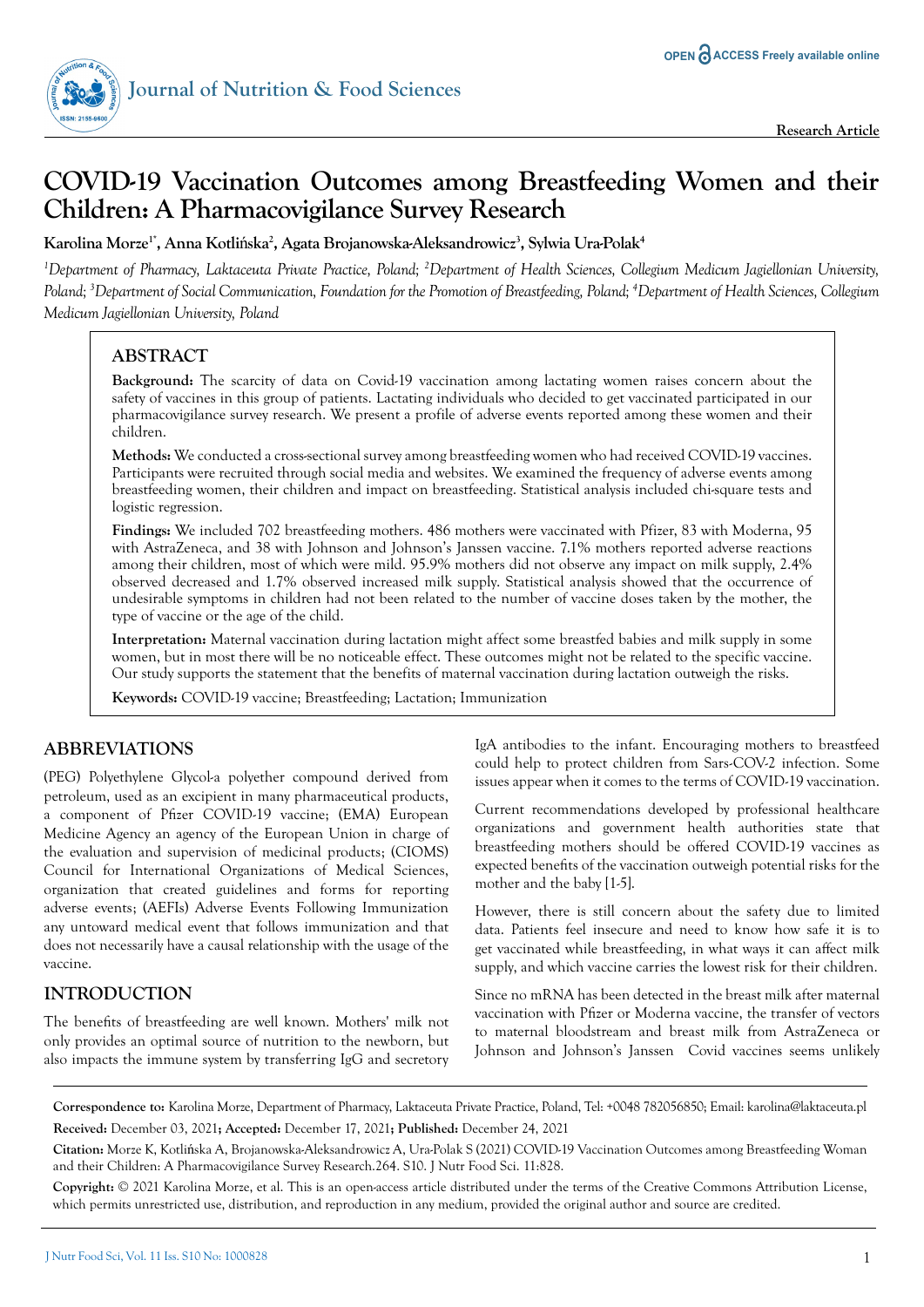[6,7]; PEG (Polyethylene glycol, a component of Pfizer vaccine) is not absorbed orally and used in a minute amount (the same for polysorbate 80 used in the Johnson and Johnson's Janssen vaccine); no adjuvants or preservatives are added to any of those preparations - the available Covid-19 vaccines are considered low risk during the lactation period [8-12].

Building on previous research, scientists investigated the presence of specific antibodies in breast milk following maternal Covid-19 vaccination. Several antibodies have been found: anti-spike IgA, IgG and IgM, binding and neutralizing antibodies. Research suggests that breast milk of vaccinated mothers could have a protective potential for their children, supporting the recommendation to offer vaccines to lactating individuals [13-19].

So far there have been only few studies on the outcomes in breastfed children following maternal vaccination. Despite that no components of the vaccines have been detected in breast milk, some adverse reactions among children were reported [20-23].

Our primary goal was to learn about any effects that followed maternal vaccination among mothers and their children. Secondary goal was to define what kind of reactions were observed and tertiary goal was to assess whether vaccination affected milk supply.

### **METHODS**

Based on standard pharmacovigilance application forms: CIOMS and AEFI, a cross sectional web survey that consisted of 28 branched questions was created [24,25]. It included breastfeeding outcomes, infant outcomes and the severity of those outcomes after maternal vaccination. The survey was distributed online through Laktaceuta.pl website and shared by breastfeeding mothers, breastfeeding support organizations, medical specialists on Social Media (Facebook, Instagram).

The surveys were collected between December 2020 and July 2021. The participants were Polish breastfeeding mothers at various stages of lactation.

Study size was determined on the basis of eligibility and exclusion criteria from the total number of completed questionnaires. Eligibility criteria were: mother currently breastfeeding or lactating, having received a COVID-19 vaccine. Exclusion criteria were: the lack of the serial number of the vaccine/expiration date and a lack of consent to use the data from the survey in this paper. The Bioethics Commission of the Medical University of Poznan determined that the study was exempt from the review.

The adverse event of vaccination among mothers was defined as an appreciably harmful or unpleasant reaction resulting from an intervention related to the use of the product that occurred shortly after administration of the vaccine [26].

The outcome of maternal vaccination among breastfed babies was defined as any appreciably harmful or unpleasant reaction (including noticeable change in behaviour) that occurred shortly after maternal vaccination [27].

Maternal vaccination outcomes in breastfed children were ascertained by asking mothers whether they noticed any alarming or different than usual behaviour in their babies after getting vaccinated

#### **Morze K, et al. OPEN** and **ACCESS** Freely available online

and what kind of event occurred. The observed events were then assigned to one of 11 categories, meeting our secondary goal. We collected information about the type of vaccine administered to the mother, the time of the onset of the event, the severity of the symptom and following intervention, we asked after which dose it occurred and did the mother think the effect was vaccine related. We also asked if there were adverse events among mothers. The tertiary outcome data was ascertained by asking mothers if they observed any changes in milk production. The questions were formulated in a descriptive way in an attempt to eliminate potential bias.

The data was analysed using SPSS 26.0 software. Frequency analysis, chi-square tests and logistic regression analysis were performed to investigate if and what variables affected the outcomes among children. The level of significance was  $\alpha$ =0.05.

### **RESULTS**

The total number of 879 questionnaires has been filled. 138 questionnaires have been excluded due to lack of serial number/ expiry date, and 12 due to lack of consent for using data in this paper. 702 surveys were enrolled.

All mothers except one were vaccinated in Poland, one was vaccinated in Ireland.

486 mothers were vaccinated with the Pfizer vaccine (69.2%), 83 got the Moderna vaccine (11.8%), 95 had taken the AstraZeneca vaccine (13.5%) and 38 were given the Johnson and Johnson's Janssen one dose preparation (5.4%) (Table 1).

Table 1: General information about mothers, their children and vaccination.

| Type of vaccine     | N   | $\%$ |
|---------------------|-----|------|
| Pfizer              | 486 | 69.2 |
| Moderna             | 83  | 11.8 |
| AstraZeneca         | 95  | 13.5 |
| Johnson & Johnson's | 38  | 5.4  |
| Janssen             |     |      |
| Total               | 702 | 100  |
| Number of doses     | N   | $\%$ |
| taken by the mother |     |      |
| 1                   | 279 | 39.7 |
| $\mathfrak{D}$      | 423 | 60.3 |
| Total               | 702 | 100  |
| Child age           | N   | $\%$ |
| $\leq 6$ months     | 191 | 27.2 |
| 6-12 months         | 232 | 33.0 |
| $>12$ months        | 279 | 39.7 |
| Total               | 702 | 100  |
| Adverse events      | N   | $\%$ |
| among children      |     |      |
| No                  | 652 | 92.9 |
| Yes                 | 50  | 7.1  |
| Total               | 702 | 100  |

The average age of children was 12.5 months (SD=9.66, min=0.3 months, max=84 months) (Table 1). 424 women (60.4%) reported having side effects after vaccination (Table 2).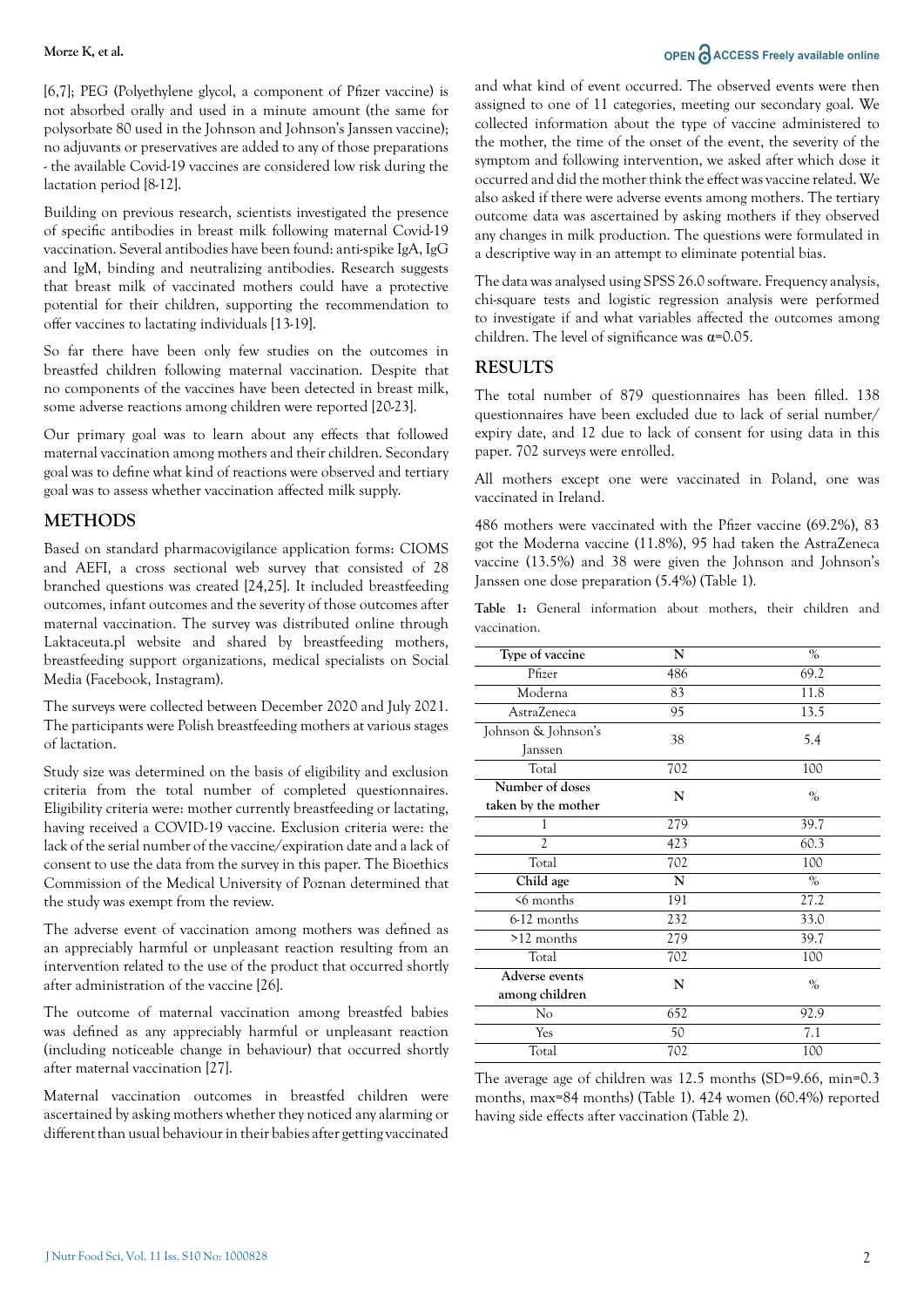Table 2: Adverse events reported among mothers by specific vaccine.

| Did the adverse event occur? |     |      |         |      |    |             |                             |      |
|------------------------------|-----|------|---------|------|----|-------------|-----------------------------|------|
| Pfizer                       |     |      | Moderna |      |    | AstraZeneca | Johnson & Johnson's Janssen |      |
|                              | N   | $\%$ |         | $\%$ |    | $\%$        |                             | $\%$ |
| Yes                          | 262 | 53.9 | 69      | 83.1 | 73 | 76.8        | 26                          | 68.4 |
| No                           | 224 | 46.1 | 14      | 16.9 | 22 | 23.4        |                             | 31.6 |
| Total                        | 486 | 100  | 83      | 100  | 95 | 100         | 38                          | 100  |

50 (7.1%) out of 702 mothers noticed a change in behaviour, harmful or unpleasant reaction among their babies post vaccination. It was a subjective observation, accessed by the mother only.

37 (6.5%) out of 569 women who were vaccinated with mRNA vaccines (Pfizer or Moderna) reported adverse events in their children.

13 (10.8%) out of 133 mothers vaccinated with vector vaccines (AstraZeneca or Johnson and Johnson's Janssen) reported adverse effects in their children.

Reported symptoms were assigned to one of 11 categories (Table 3).

A change in behaviour with or without additional symptoms was the most common adverse event noticed. Mothers reported fussiness, crying, sleep pattern changes, difficulties to settle down, less or more frequent feedings (N=26, 52%). The other predominant symptom was fever (either low grade or higher) with or without additional symptoms (N=20, 40%).

Table 3: Adverse events following maternal immunization among breastfed children by categories and frequency of occurrence.

|                                                         |                          | Age (months, N)           | Total                    |                |      |
|---------------------------------------------------------|--------------------------|---------------------------|--------------------------|----------------|------|
| ٠                                                       | $0-6$<br>$06-12$<br>>12  |                           |                          |                |      |
|                                                         | N                        | N                         | N                        | N              | $\%$ |
| Change in behavior                                      | 9                        | 6                         | 3                        | 18             | 36.0 |
| Gastrointestinal problems                               | 3                        | 3                         |                          | 8              | 16.0 |
| Fever                                                   |                          |                           | $\overline{4}$           | 6              | 12.0 |
| Fever and change in behavior                            |                          | $\overline{2}$            |                          |                | 8.0  |
| Skin rash                                               | $\overline{\phantom{a}}$ | $\overline{\phantom{a}}$  | 3                        | 3              | 6.0  |
| Low-grade fever and a change in behavior                | ٠                        | $\overline{\mathfrak{Z}}$ |                          | 3              | 6.0  |
| Fever and gastrointestinal problems                     | $\overline{\phantom{a}}$ | $\overline{\phantom{a}}$  | $\overline{2}$           | $\gamma$       | 4.0  |
| Fever and coughing or sneezing                          | $\overline{\phantom{a}}$ |                           |                          | $\overline{c}$ | 4.0  |
| Low grade fever                                         | $\overline{\phantom{a}}$ | $\overline{\phantom{a}}$  | $\mathfrak{D}$           | $\gamma$       | 4.0  |
| Skin rash and gastrointestinal problems                 |                          | ٠                         | $\overline{\phantom{a}}$ |                | 2.0  |
| Fever and changes in behavior and coughing and sneezing | $\overline{\phantom{a}}$ |                           | ٠                        |                | 2.0  |
| Total                                                   | 15                       | 16                        | 19                       | 50             | 100  |

Note: To "Change in behavior" category we classified: fussiness, crying, sleep pattern changes, difficulties to settle down, less or more frequent feedings; to "Gastrointestinal problems" - loose stools, diarrhea, constipation, flatulence, stomach pain, "Low grade fever" means elevated body temperature up to 38.5 degrees Celsius; "Fever" means body temperature higher than 38.6 degrees Celsius.

The need for medication was reported in 17 children (34% of all those with adverse reactions), and 8 cases (16%) required doctor's visit. One child (8%) was hospitalized. Most adverse events were noticed 0-1 days post vaccination (Table 4).

Table 4: Adverse events among breastfed children following maternal vaccination.

| ٠                                         |                          | Pfizer |                | Moderna |                          | <b>AstraZeneca</b>       |                          | Johnson & Johnson's<br><b>Janssen</b> |  |
|-------------------------------------------|--------------------------|--------|----------------|---------|--------------------------|--------------------------|--------------------------|---------------------------------------|--|
|                                           | N                        | $\%$   | N              | $\%$    | N                        | $\%$                     | N                        | $\%$                                  |  |
| Did any adverse event occur in the child? |                          |        |                |         |                          |                          |                          |                                       |  |
| N <sub>o</sub>                            | 457                      | 94.0   | 75             | 90.4    | 86                       | 90.5                     | 34                       | 89.5                                  |  |
| Yes                                       | 29                       | 6.0    | 8              | 9.6     | 9                        | 9.5                      | 4                        | 10.5                                  |  |
| Total                                     | 486                      | 100    | 83             | 100     | 95                       | 100                      | 38                       | 100                                   |  |
| When did the event occur?                 |                          |        |                |         |                          |                          |                          |                                       |  |
| 0-1 day after vaccination                 | 20                       | 69.0   | 2              | 25.0    | 6                        | 66.7                     | 4                        | 100                                   |  |
| 2-4 days after vaccination                | 6                        | 20.7   | $\overline{4}$ | 50.0    | 3                        | 33.3                     | $\overline{\phantom{a}}$ | $\overline{\phantom{a}}$              |  |
| 5-7 days after vaccination                | 3                        | 10.3   |                | 12.5    | $\overline{\phantom{a}}$ | $\overline{\phantom{a}}$ | $\overline{\phantom{a}}$ | ٠                                     |  |
| no data                                   | $\overline{\phantom{a}}$ | ٠      |                | 12.5    | ٠                        | $\overline{\phantom{a}}$ | ٠                        | $\overline{\phantom{a}}$              |  |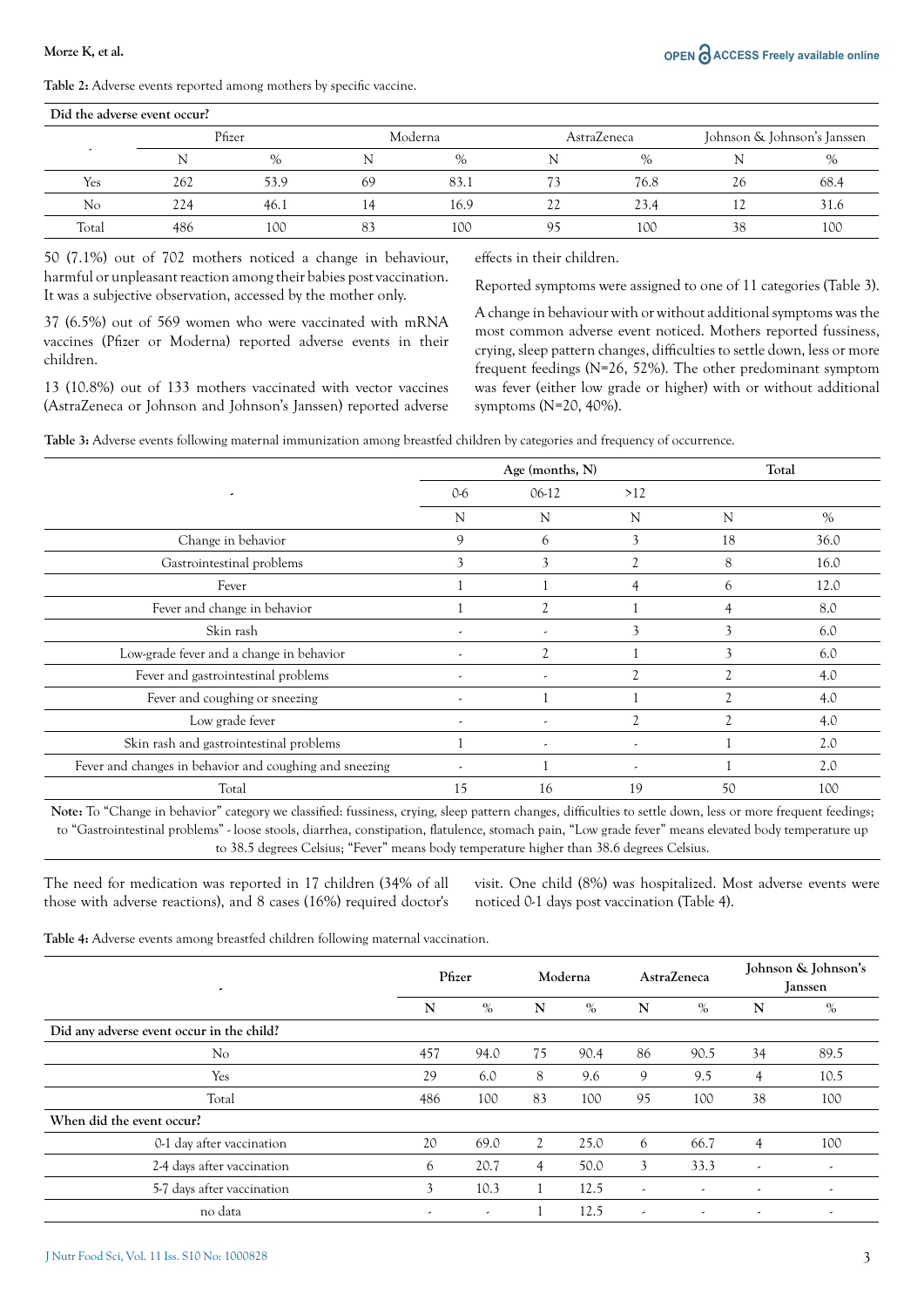### **Morze K, et al. OPEN**  $\partial$  **ACCESS** Freely available online

| Total                                                   | 29                       | 100                      | 8                        | 100                      | 9                        | 100                      | $\overline{4}$           | 100                      |
|---------------------------------------------------------|--------------------------|--------------------------|--------------------------|--------------------------|--------------------------|--------------------------|--------------------------|--------------------------|
| After which maternal dose did the reported event occur? |                          |                          |                          |                          |                          |                          |                          |                          |
| after first                                             | 20                       | 69.0                     | 3                        | 37.5                     | 9                        | 100                      | $\overline{\phantom{a}}$ | $\overline{\phantom{a}}$ |
| after second                                            | $\overline{4}$           | 13.8                     | $\overline{4}$           | 50.0                     |                          | $\overline{\phantom{a}}$ | $\overline{\phantom{a}}$ | $\overline{\phantom{a}}$ |
| after both                                              | 5                        | 17.2                     | $\mathbf{1}$             | 12.5                     | $\overline{\phantom{a}}$ | $\overline{\phantom{a}}$ | $\overline{\phantom{a}}$ | $\overline{\phantom{a}}$ |
| after the dose of one-dose vaccine                      | $\overline{\phantom{a}}$ | $\overline{\phantom{a}}$ | $\overline{\phantom{a}}$ | $\overline{\phantom{a}}$ | $\overline{\phantom{a}}$ | $\overline{\phantom{a}}$ | $\overline{4}$           | 100                      |
| no data                                                 | $\overline{\phantom{a}}$ | $\overline{\phantom{a}}$ | $\overline{\phantom{a}}$ | $\overline{\phantom{a}}$ | $\overline{\phantom{a}}$ | $\overline{\phantom{a}}$ | $\overline{\phantom{a}}$ | $\overline{\phantom{a}}$ |
| Total                                                   | 29                       | 100                      | 8                        | 100                      | 9                        | 100                      | $\overline{4}$           | 100                      |
| Did the event require medication?                       |                          |                          |                          |                          |                          |                          |                          |                          |
| No                                                      | 20                       | 69.0                     | 5                        | 62.5                     | 7                        | 77.8                     | $\mathbf{1}$             | 25.0                     |
| Yes                                                     | 9                        | 31.0                     | 3                        | 37.5                     | $\overline{2}$           | 22.2                     | 3                        | 75.0                     |
| Total                                                   | 29                       | 100                      | 8                        | 100                      | 9                        | 100                      | $\overline{4}$           | 100                      |
| Did the event require a doctor's visit?                 |                          |                          |                          |                          |                          |                          |                          |                          |
| No                                                      | 24                       | 82.8                     | $\overline{\mathcal{U}}$ | 87.5                     | 8                        | 88.9                     | 3                        | 75.0                     |
| Yes                                                     | 5                        | 17.2                     | $\mathbf{1}$             | 12.5                     | $\mathbf{1}$             | 11.1                     | $\mathbf{1}$             | 25.0                     |
| Total                                                   | 29                       | 100                      | 8                        | 100                      | 9                        | 100                      | $\overline{4}$           | 100                      |
| Did the event require hospitalization?                  |                          |                          |                          |                          |                          |                          |                          |                          |
| No                                                      | 28                       | 96.6                     | 8                        | 100                      | 9                        | 100                      | $\overline{4}$           | 100                      |
| Yes                                                     | $\mathbf{1}$             | 3.4                      | $\overline{\phantom{a}}$ | $\overline{\phantom{a}}$ | $\overline{\phantom{a}}$ | $\overline{\phantom{a}}$ | $\overline{\phantom{a}}$ | $\overline{\phantom{a}}$ |
| Total                                                   | 29                       | 100                      | $8\,$                    | 100                      | $\mathfrak{g}$           | 100                      | $\overline{4}$           | 100                      |
| What type of adverse event was observed?                |                          |                          |                          |                          |                          |                          |                          |                          |
| change in behavior                                      | 12                       | 41.4                     | $\overline{4}$           | 50.0                     | $\mathbf{1}$             | 11.1                     | $\mathbf{1}$             | 25.0                     |
| gastrointestinal problems                               | 5                        | 17.2                     | ä,                       | $\overline{a}$           | 3                        | 33.3                     | $\overline{\phantom{a}}$ | $\overline{\phantom{a}}$ |
| fever                                                   | $\overline{\mathbf{3}}$  | 10.5                     | $\overline{\phantom{a}}$ | $\overline{\phantom{a}}$ | $\overline{\mathbf{3}}$  | 33.3                     | $\overline{\phantom{a}}$ | $\overline{\phantom{a}}$ |
| fever and change in behavior                            | 1                        | 3.4                      | $\mathfrak{2}$           | 25.0                     | $\overline{\phantom{a}}$ | $\overline{\phantom{a}}$ | $\mathbf{1}$             | 25.0                     |
| skin rash                                               | $\mathfrak{2}$           | 6.9                      | $\mathbf{1}$             | 12.5                     | $\overline{\phantom{a}}$ | $\overline{\phantom{a}}$ | $\overline{\phantom{a}}$ | $\overline{\phantom{a}}$ |
| low-grade fever and a change in behavior                | $\overline{2}$           | 6.9                      | $\overline{\phantom{a}}$ | $\overline{\phantom{a}}$ |                          | $\overline{\phantom{a}}$ | $\mathbf{1}$             | 25.0                     |
| fever and gastrointestinal problems                     | $\overline{\phantom{a}}$ | $\overline{\phantom{a}}$ | $\mathbf{1}$             | 12.5                     | $\overline{\phantom{a}}$ | $\overline{\phantom{a}}$ | $\mathbf{1}$             | 25.0                     |
| fever and coughing or sneezing                          | $\overline{2}$           | 6.9                      | $\overline{\phantom{a}}$ | $\overline{\phantom{a}}$ | $\overline{\phantom{a}}$ | $\overline{\phantom{a}}$ | $\overline{\phantom{a}}$ | $\overline{\phantom{a}}$ |
| low grade fever                                         | $\mathbf{1}$             | 3.4                      | $\overline{\phantom{a}}$ | $\overline{\phantom{a}}$ | $\mathbf{1}$             | 11.1                     | $\overline{\phantom{a}}$ | $\overline{\phantom{a}}$ |
| rash and gastrointestinal problems                      | $\overline{\phantom{a}}$ | $\overline{\phantom{a}}$ | $\overline{\phantom{a}}$ | $\overline{\phantom{a}}$ | $\mathbf{1}$             | 11.1                     | $\overline{\phantom{a}}$ | $\overline{\phantom{a}}$ |
| fever and change in behavior and coughing and sneezing  | 1                        | 3.4                      | $\overline{\phantom{a}}$ | $\overline{\phantom{a}}$ | $\overline{\phantom{a}}$ | $\overline{\phantom{a}}$ | $\overline{\phantom{a}}$ | $\overline{\phantom{a}}$ |
| Total                                                   | 29                       | 100                      | $\,8\,$                  | 100                      | 9                        | 100                      | 4                        | 100                      |

24 mothers (48% of the total who had reported adverse events among children) stated that the observed symptoms were probably not related to the vaccination.

The logistic regression model predicting the chances of adverse events in children based on the number of doses of the vaccine received by the mothers, the type of vaccine received and the child's age did not fit the data well:  $\chi$ 2 (6=6.06; p=0.416; R2 Nagelkerke=0.021).

Chi-square tests showed no relationship between the occurrence of symptoms in children and: the number of doses taken by the

mother  $(\chi^2$  (1)=3.34, p=0.066), the age of the child  $(\chi^2$  (2)=0.21, p=0.899) and the type of vaccine taken by the mother  $(\chi^2)(3)=3.23$ , p=0.357). The number of vaccine doses taken by the mother also did not affect the type of adverse events that occurred in children chi-square tests were not statistically significant for each type of symptom (the level of significance was  $\alpha$ =0.05).

#### Effect on milk production

29 out of 702 (4.1%) mothers observed changes in lactation (Table 5).

Table 5: Changes in lactation observed among mothers by the type of vaccine.

|                      | Pfizer |      | Moderna |      |    | <b>AstraZeneca</b> | Johnson & Johnson's<br>Janssen |      |
|----------------------|--------|------|---------|------|----|--------------------|--------------------------------|------|
|                      | N      | $\%$ | N       | $\%$ |    | $\%$               |                                | $\%$ |
| Changes in lactation |        |      |         |      |    |                    |                                |      |
| None                 | 466    | 959  | 79      | 95.2 | 92 | 96.8               | 36                             | 94.7 |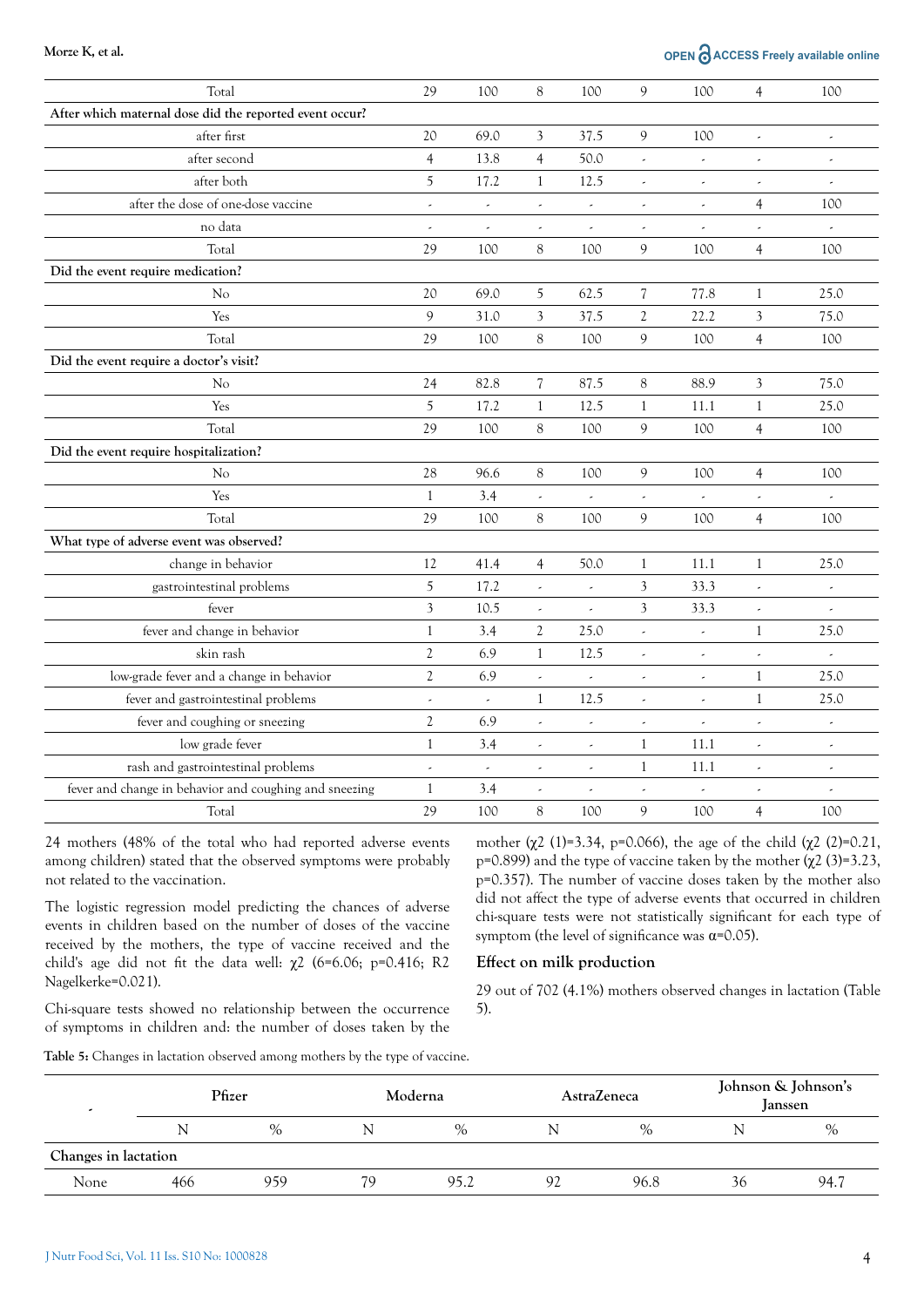| Decreased<br>production | ∸   | $\sim$ $\sim$<br>۰۰ | 1.4 |                          | ے و | $\overline{\phantom{a}}$ |     |
|-------------------------|-----|---------------------|-----|--------------------------|-----|--------------------------|-----|
| Increased<br>production | -   | 1.4                 | 3.0 | $\overline{\phantom{a}}$ | ٠   |                          | `   |
| Total                   | 486 | 100                 | 100 | 95                       | 100 | 38                       | 100 |

12 mothers (1.7%) reported increased milk supply, decreased milk supply was reported by 17 mothers (2.4%).

#### **DISCUSSION**

#### Outcomes among breastfed children following maternal COVID-19 vaccination

Our research confirms that the adverse events among breastfed children after maternal Covid-19 vaccination are infrequent and mild. We had one report of a 24 months old child who needed hospitalization due to relapsing fever 3 days after maternal vaccination. We did not get clear feedback on the cause of the symptom but the mother suggested it had probably not been related to the vaccination.

The frequency of reported adverse reactions is the same as in a cross sectional survey study by McLaurin-Jiang and colleagues. In their research among 4455 nursing mothers who received the Covid-19 vaccine (Either Pfizer or Moderna) 7.1% reported adverse reactions in their breastfed infants [20]. Comparing occurrence of adverse events among children of mothers vaccinated with only mRNA vaccines we observed fewer adverse events (6.5%). We had more reports on adverse reactions in children after maternal vaccination with vector vaccines (10.8%), though there was no correlation between the type of vaccine taken by the mother and occurrence of adverse events in children.

Unlike our research, McLaurin-Jiang and colleagues reported that adverse events among children were more common after the second doses whereas we observed more frequent occurrences after the first dose of maternal vaccination for most preparations, only after Moderna vaccination there have been more reports after the second dose. However the difference was not statistically significant in either.

#### Defining and categorizing adverse events among breastfed children after maternal Covid-19 vaccination

McLaurin-Jiang and colleagues described that the most common adverse reactions among children were: sleep less than usual, sleep more than usual, fed more than usual, fed less than usual, fussier than usual, less fussy than usual [20]. Such symptoms we have put in one category: "change in behaviour". In the cited study fever was observed only in 1.7% of children whereas participants of our research reported that fever (with or without other symptoms) was almost equally frequent as changes in behaviour. Bertrand and colleagues reported irritability as the most common adverse event following the second dose of maternal vaccination with Pfizer (10.4%) or Modena (10.3%) vaccine in 21 of 180 breastfeeding women, poor sleep was reported in 7.8% for Pfizer and 8.3% for Moderna cases and 6.5% mothers reported drowsiness (only after Moderna) [21]. Kelly and colleagues reported 4 cases of fever among breastfed infants following maternal vaccination with Pfizer vaccine in a study of 84 breastfeeding medical health workers but all of them had upper respiratory tract infections [22]. In a study by Baird and colleagues among 18 breastfed infants no adverse event was reported after maternal vaccination with Pfizer vaccine [23].

The frequency of adverse events among children seems to be lower after Covid-19 maternal vaccination compared to flu vaccination. Brady and colleagues have noted adverse events (fussiness) in 45% of babies after maternal inactivated flu vaccine and 60% (also fussiness) after maternal live strain vaccine [28].

The type of maternal vaccine, number of doses and child age did not impact the occurrence and type of side effects among breastfed babies in our study.

Perhaps the reason for those adverse effects among children is not the preparation, but the maternal post vaccination reaction, as proposed by McLaurin-Jiang and colleagues [20]. Breastfeeding is a dyadic behaviour and it seems plausible that when mother experiences fatigue, headache, fever, chills and other effects it might change breastfeeding patterns, daily activities and other factors that influence the baby's mood or behaviour.

#### Effect on milk supply

McLaurin-Jiang and colleagues reported that after receiving mRNA vaccine decreased milk supply occurred in 6% and increased milk supply in 3.9% of participants [20]. Bertrand and colleagues observed higher frequency: 9.9% cases of decreased supply and 3.11% cases of increased supply [21]. We have observed a lower incidence of both (2.4% mothers reported a decrease in milk production and 1.7% increased production). These discrepancies may arise from individual maternal post vaccination reactions, such as fatigue and flu like symptoms, which are proven to impact milk supply, when mother suffers from illness [29,30]. Though post vaccination symptoms are much less severe than during illness, McLaurin-Jiang and colleagues also think that might be the reason for changes in milk supply [20].

#### Strengths and limitations

A large number of survey respondents who received one of four COVID-19 vaccines, both mRNA and vector, are strength of this study. Diversity of respondents is another - participants of this study were from different regions in Poland, and the survey was conducted at the time when there were no restrictions in vaccine availability.

Small population of mothers vaccinated with vector vaccines is a limitation in our study. Effects on breastfed children were assessed by the mothers; it was a subjective observation and might have not been unbiased.

#### **CONCLUSION**

Maternal vaccination during lactation might affect some breastfed babies and milk supply in some women, but in most there will be no noticeable effect. These outcomes are probably unrelated to the specific vaccine, number of doses and child age and mostly occur within the first day after maternal vaccination. The correlation of maternal post vaccination reaction and side effects among children